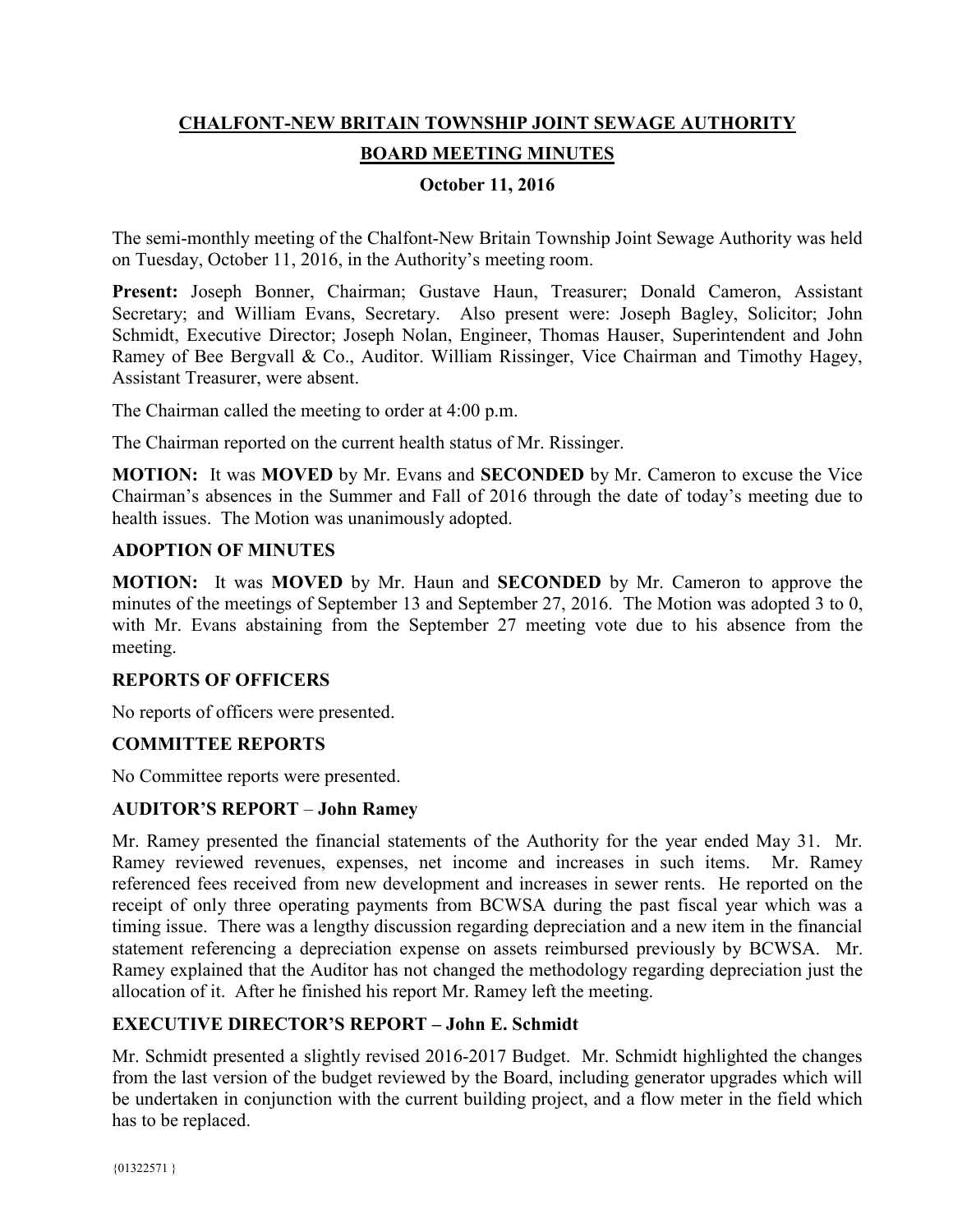**MOTION:** It was **MOVED** by Mr. Haun and **SECONDED** by Mr. Cameron to approve the revised 2016-2017 Budget for the Authority as distributed to the Board. The Motion was unanimously adopted.

**MOTION:** It was **MOVED** by Mr. Evans and **SECONDED** by Mr. Haun to approve the Auditor's report/Financial Statement for the fiscal year ended May 31, 2016. The Motion was unanimously adopted.

Mr. Schmidt report that Blue Cross quotes are in and he will be meeting with the insurance broker in the near future to discuss options.

## **ENGINEER'S REPORT – Joseph Nolan, P.E.**

Mr. Nolan gave an up-date on the construction project. A progress meeting was held with the two contractors last week. The office building renovations are getting closer to being completed. Mr. Nolan expects the handicapped ramps to be poured this week. The exterior of the back of the office building is completed. The interior is being worked on. The open bio-solids building construction is underway. The three digester covers have been removed and disposed of. The Electrical Contractor's work is proceeding. The Electrical Contractor has been coordinating with the General **Contractor** 

Mr. Nolan presented Requisition No. 166 for capital expenditures in the amount of to zero dollars.

Mr. Nolan next presented Requisition No. 209 for Capital Improvements in the amount of \$514,785.97 and he recommended approval. The Capital Improvements mainly consisted of the General Contractor and Electrical Contractor payments.

**MOTION:** It was **MOVED** by Mr. Haun and **SECONDED** by Mr. Evans to approve Requisition No. 209 in the amount of \$514,785.97. The Motion was unanimously adopted.

## **SOLICITOR'S REPORT – Joseph Bagley, Esquire**

Mr. Bagley had nothing to report.

## **TREASURER'S REPORT – Gustave Haun, Treasurer**

Mr. Haun reviewed the general operating expenses of \$277,695.12 and with no Capital Expenditures this month, the total expenditures were the same amount. Mr. Haun next presented Capital Improvements previously approved of \$514,785.97 and loan payments of \$75,601.49 making the total expenditures for the month \$868,082.58 and he recommended payment of the bills.

**MOTION:** It was **MOVED** by Mr. Evans and **SECONDED** by Mr. Cameron to pay the total expenditures for the month of \$868,082.58. The Motion was unanimously adopted.

Mr. Haun next presented escrow disbursements in the amount of \$2,511.00 and he recommended payment of these escrow disbursements.

**MOTION:** It was **MOVED** by Mr. Cameron and **SECONDED** by Mr. Evans to approve the escrow disbursements in the amount of \$2,511.00. The Motion was unanimously adopted.